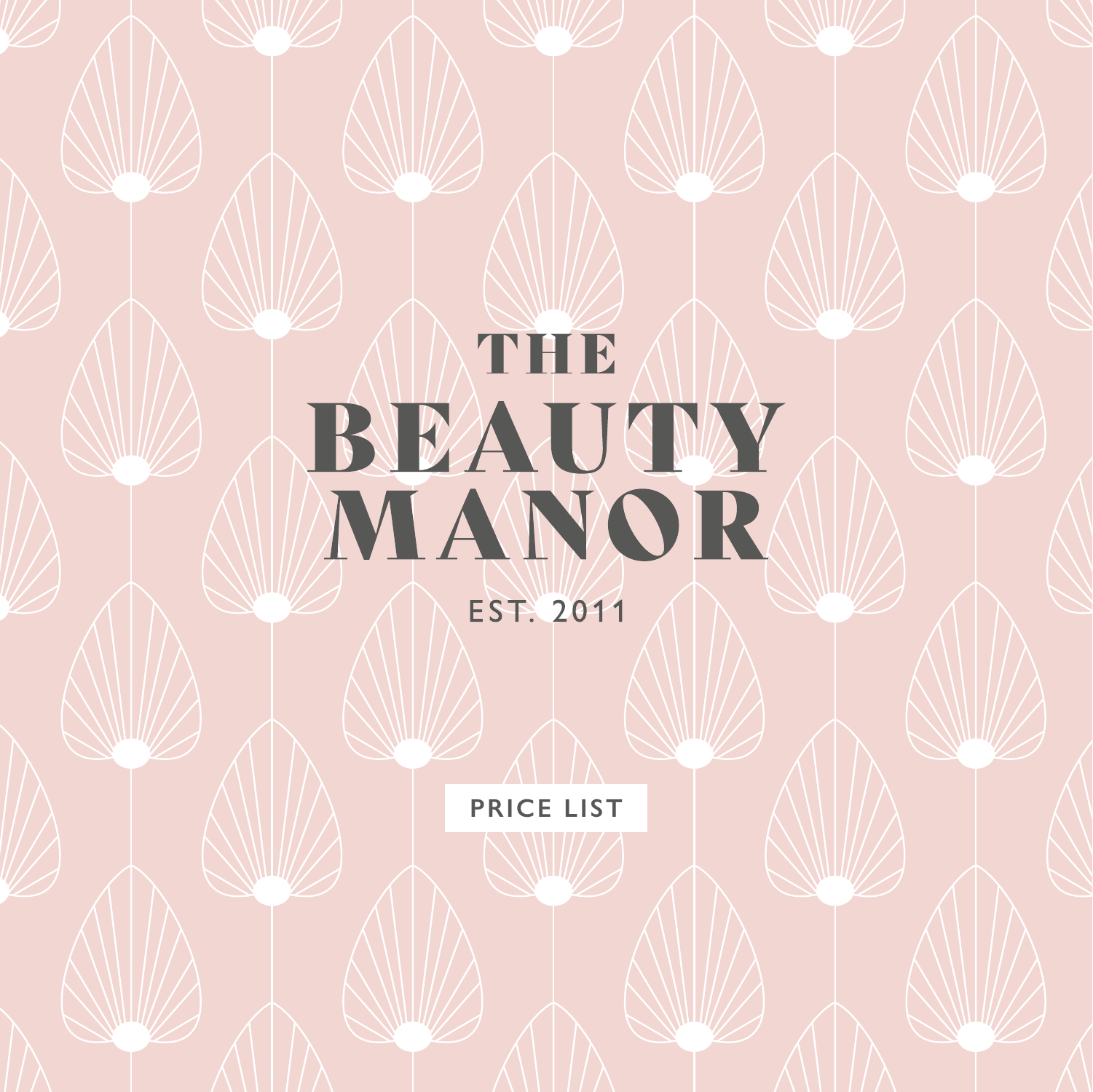# Beauty comes from inside... Welcome to



# The Beauty Manor

**...A BEAUTY SALON**

A luxury Beauty Salon & Day Spa based in the small & beautiful town of Great Dunmow, Essex.

The Beauty Manor has earned a fantastic reputation for providing an elite class of beauty therapy and ensuring that our clients are thoroughly looked after in an inviting, relaxed and luxurious environment.

### **THE BEAUTY MANOR ADVICE**

We kindly ask that you arrive 10-15 minutes prior to your appointment so you may change, wind down and begin your relaxing time with us. Robes, towels, slippers and other amenities are available for use within The Beauty Manor.

### **TO OUR GENTS**

The Beauty Manor delivers luxury treatments exclusively for men, from a Deep Tissue Massage to specialised male waxing, we dedicate ourselves to providing you with unparalleled service and attentiveness to your every need.

### **HOURS OF OPENING**

Appointments can be made within these times. Prepayment is required for any treatments of 60 minutes or over.

Monday Closed Tuesday 9am - 6pm Wednesday 9am - 9pm Thursday 9am - 9pm Friday 9am - 6pm Saturday 9am - 5pm Sunday Closed

### **CANCELLATION POLICY**

We require 24 hours notice when cancelling or rescheduling all appointments. A charge will be incurred for any appointments cancelled within this time or for non-attendance. If you arrive less than 30 minutes late, your treatment may be reduced, but still charged at the tariff price. If you are more then 30 minutes late your treatment may not be honoured. This will ensure that other clients are not inconvenienced.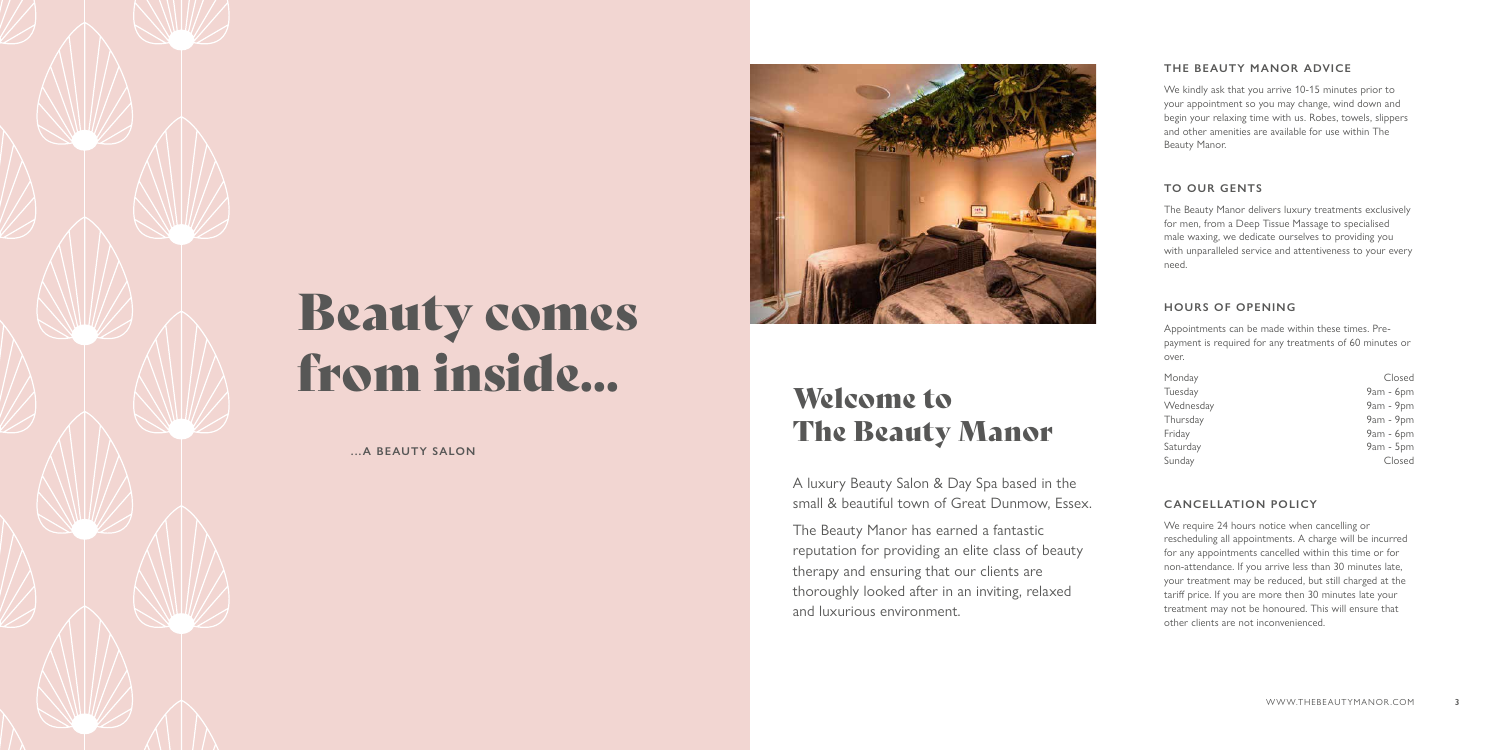**5**

ଈ **FNVIRON®** 

**FNVIRON®** 

### Active Vitamin Treatment

Packed with nourishing, anti-ageing ingredients, the Active Vitamin Treatment will leave your skin looking radiant and dewy. The freshest, most active forms of vitamin A, C and anti-oxidants are driven deep into the lower layers of the skin using soundwaves and small electrical pulses.

**ACTIVE VITAMIN TREATMENT (3 AREAS) £67.00 ADVANCED ACTIVE VITAMIN TREATMENT (10 AREAS) £87.00**

### Collagen Power Facial

◈ **ENVIRON®** 

This peptide-packed facial helps to boost collagen, soften fine lines and tighten lax skin, resulting in a more youthful appearance. Ideal for targeting mature or photo-damaged complexions.

| 60 MINUTE TREATMENT | £69.00 |
|---------------------|--------|
| 90 MINUTE TREATMENT | £89.00 |

### Collagen Stimulation Therapy

**FNVIRON®** 

Also known as medical needling has become very popular recently as we have discovered the enormous benefits of this powerful treatment. Dr Des Fernandes assisted with pioneering this technology and has been using it within his plastic surgery practice for many years. It is a cutting edge treatment that stimulates the skin's own ability to produce collagen and assist with the body's natural healing powers. This results driven treatment assists with ageing, sun damage, stretch marks, loose skin, uneven skin tone and dilated capillaries.

| FIRST TREATMENT               | f295.00  |
|-------------------------------|----------|
| FOLLOW UP TREATMENTS          | f250.00  |
| <b>COURSE OF 6 TREATMENTS</b> | £1390.00 |

### The Frown Treatment

**ENVIRON®** 

This highly effective treatment uses a special penta-peptide serum to target frown lines and achieve dramatic results. The unique combination of active ingredients is driven deep into the skin.

**45 MINUTE TREATMENT £99.00** 

**FNVIRON** 

### HydraBoost Treatment

The perfect antidote to dry, lacklustre skin, this intensive treatment deeply hydrates while plumping and firming the skin. Based on Hyaluronic Acid, which holds 1000 times its own weight in water, it helps to reduce fine lines caused by dehydration.

#### **ESPA**  $ESPA$

**FNVIRON®** 

**60 MINUTE TREATMENT £99.00**

### Precision Treatment

This time effective treatment targets specific areas of concern using unique skin care techniques that ensure effective results. This treatment is perfect for when your time is limited.

**30 MINUTE TREATMENT £48.00**

### Purifying Treatment

Created to purify micro-exfoliate and re-hydrate your skin, this particular treatment assists with the treatment of acne, scarring and deep skin congestion.

**45 MINUTE TREATMENT £53.00**

### Personalised Facials

Following your skin analysis, naturally advanced spa skincare products rich in plant and marine extracts are selected according to your individual needs and used alongside tailored massage to deeply cleanse, exfoliate, purify and boost your complexion. This customized treatment is then completed with a divinely relaxing scalp massage.

**60 MINUTE TREATMENT £59.50**

### Lift & Firm Eye Treatment

Lift & Firm Eye Treatment by ESPA Perfect for those who are concerned with the first signs of ageing around the eyes.

### **30 MINUTE TREATMENT £37.00**

**ENVIRON®** 

### $FSPA$

ESPA

### **ENVIRON**

Environ Skin care achieves outstanding results for people who are serious about skin.

Formulated by Dr Des Fernandes, a world renowned plastic surgeon, the range contains a unique combination of active ingredients to protect and nourish.

The clinically-tested formulations are packed with powerful antioxidants and active vitamins to help improve the appearance of lines, sun-damage, problem skin, uneven skin tone and dryness.

### **DUAL BEAUTY SUITE**

Are you looking for pamper treatments for two?

The Beauty Manor's dual treatment suite allows you and your partner, family member or friend to relax and unwind side by side for indulgent and relaxing simultaneous treatments.

Our facials begin with a detailed consultation and in-depth skin analysis. Your facial is specifically tailored to you, to include cleansing, exfoliation and extraction where necessary, and a treatment specific massage, mask and intensive serum.

Finally, skincare products are chosen for your individual needs to achieve the best possible results. To maintain the ultimate in healthy radiant skin we recommend a facial once a month.

### **MEN'S TREATMENTS**

All facial treatments here at The Beauty Manor are suitable for our male clientele.

For further advice do not hesitate to speak with a member of our highly experienced team.

# Skin Care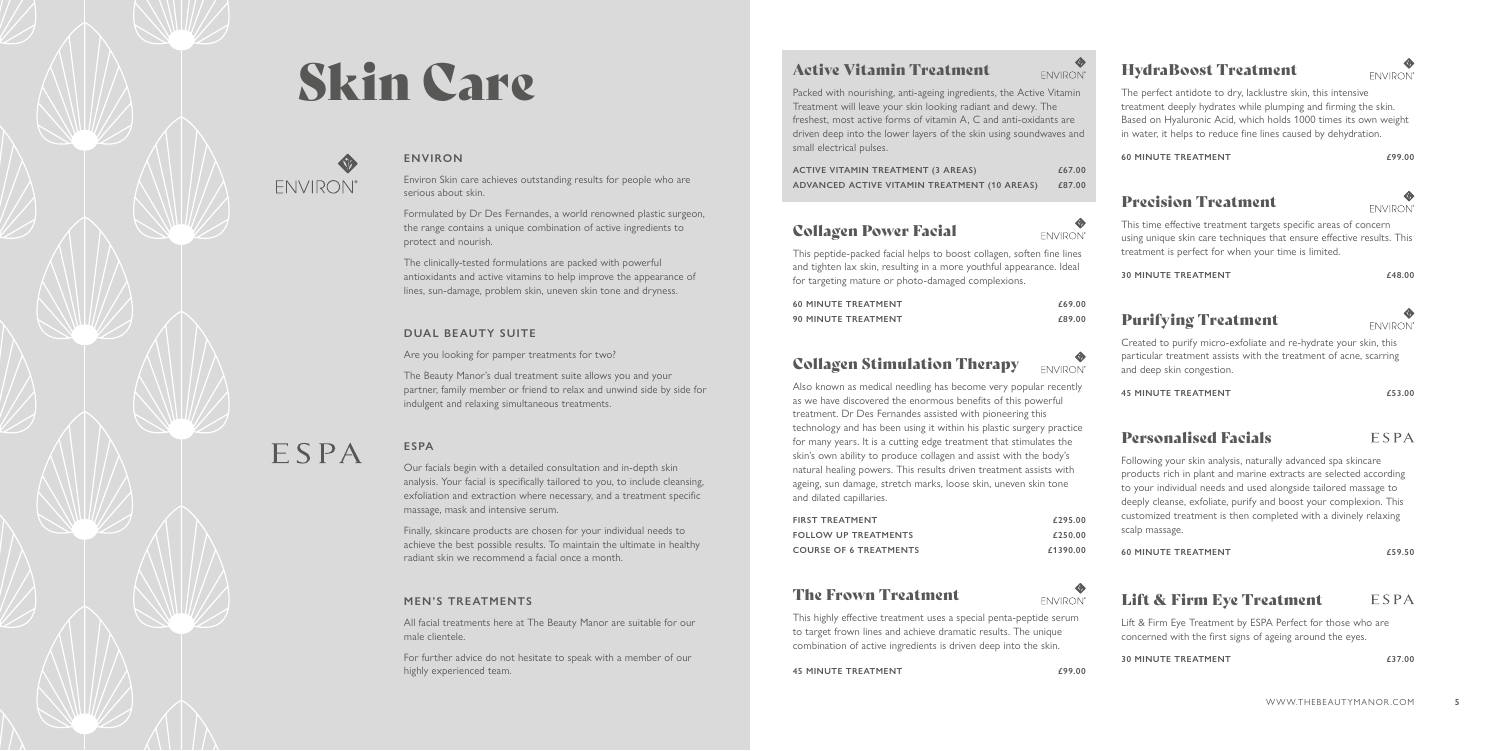ESPA

**7**

### **LUXURY TREATMENTS**

We offer a huge range of solution led Environ and ESPA body treatments and massages, each one designed and tailored specifically to ensure you experience the best physical and emotional therapeutic benefits depending on your needs.

When we lose the ability to relax our body, feelings of angst and sleeplessness can overwhelm us. An ESPA massage uses effective relaxation techniques and soothing essential oils to offer indulgent stress relief. Nourishing oils soften the skin and relax your mind bringing you back into harmonious balance.

### **DUAL BEAUTY SUITE**

Are you looking for pamper treatments for two?

The Beauty Manor's dual treatment suite allows you and your partner, family member or friend to relax and unwind side by side for indulgent and relaxing simultaneous treatments.

### **MEN'S TREATMENTS**

All body treatments here at The Beauty Manor are suitable for our male clientele.

For further advise do not hesitate to speak with a member of our highly experienced team.

# Body Treatments

### Body Profile

### **FNVIRON®**

Environs body profile treatment utilises the new body probe in conjunction with the Ionzyme DF Machine. The treatment addresses larger areas of the body and improves the texture and appearance of thighs, stomach and arms when combined with Environs Body Profile.

#### Hot Stone Massage ESPA

*For optimum results a course of 6 treatments over a 6 week period is recommended.*

| <b>ONE TREATMENT</b>          | £68.00  |
|-------------------------------|---------|
| <b>COURSE OF 6 TREATMENTS</b> | £370.00 |

#### Pre and Post Natal Treatment  $F$ SPA

### Personalised Massage

ESPA

What better way to get exactly what you need than selecting your favourite elements, perfect for both men and women. Design your own massage by choosing from a selection of aromatherapy oils and areas you wish to be treated.

#### Total Holistic Body Care ESPA

**60 MINUTE TREATMENT £57.00**

### Ultimate Back Massage

ESPA

This massage focuses on the key areas of tension using an ESPA Body Oil that is chosen for your specific needs.

**45 MINUTE TREATMENT £44.50**

### Full Body Face & Scalp Massage ESPA

Full Body Face & Scalp Massage ESPA aromatherapy massage is essential, professional and specific, using a blend of individually chosen oils. A personal consultation will ensure that you receive a unique treatment to suit your specific needs.

**75 MINUTE TREATMENT £65.00**

### Deep Tissue Massage

Focusing on the deeper layers of muscle tissue, this deep-tissue massage helps break up and eliminate scar tissue, loosen muscle tissues, release toxins from muscles and ensures oxygen is circulating properly throughout the body. Great to both treat and prevent sports related injury.

| <b>30 MINUTE TREATMENT</b> | £42.00 |
|----------------------------|--------|
| <b>60 MINUTE TREATMENT</b> | £64.00 |

A therapeutic full body massage using aromatherapy oils and warm volcanic stones to relieve deep muscle tension. The warmth of the stones penetrates your muscles to soothe aches and pains; helping you to nunwind and your body to feel rejuvenated.

| <b>45 MINUTE TREATMENT</b> | £49.50 |
|----------------------------|--------|
| <b>90 MINUTE TREATMENT</b> | £95.50 |

This total body treatment has been carefully designed for mothers to be and nursing mothers to aid relaxation. Prenatal care is destressing relaxing and improves the skins texture during this very special time in your life. Gentle body exfoliation is followed by a nourishing massage then a moisture rich body mask applied. Finally, truly relax mind and body whilst your scalp is massaged.

**90 MINUTE TREATMENT £90.00**

A therapeutic treatment using a blend of essential oils chosen to your individual requirements. This treatment begins with skin brushing and full body exfoliation, followed by a deeply relaxing body massage and complimented with a face and oriental scalp massage to relax, balance and de-stress the mind and body.

### **90 MINUTE TREATMENT £86.50**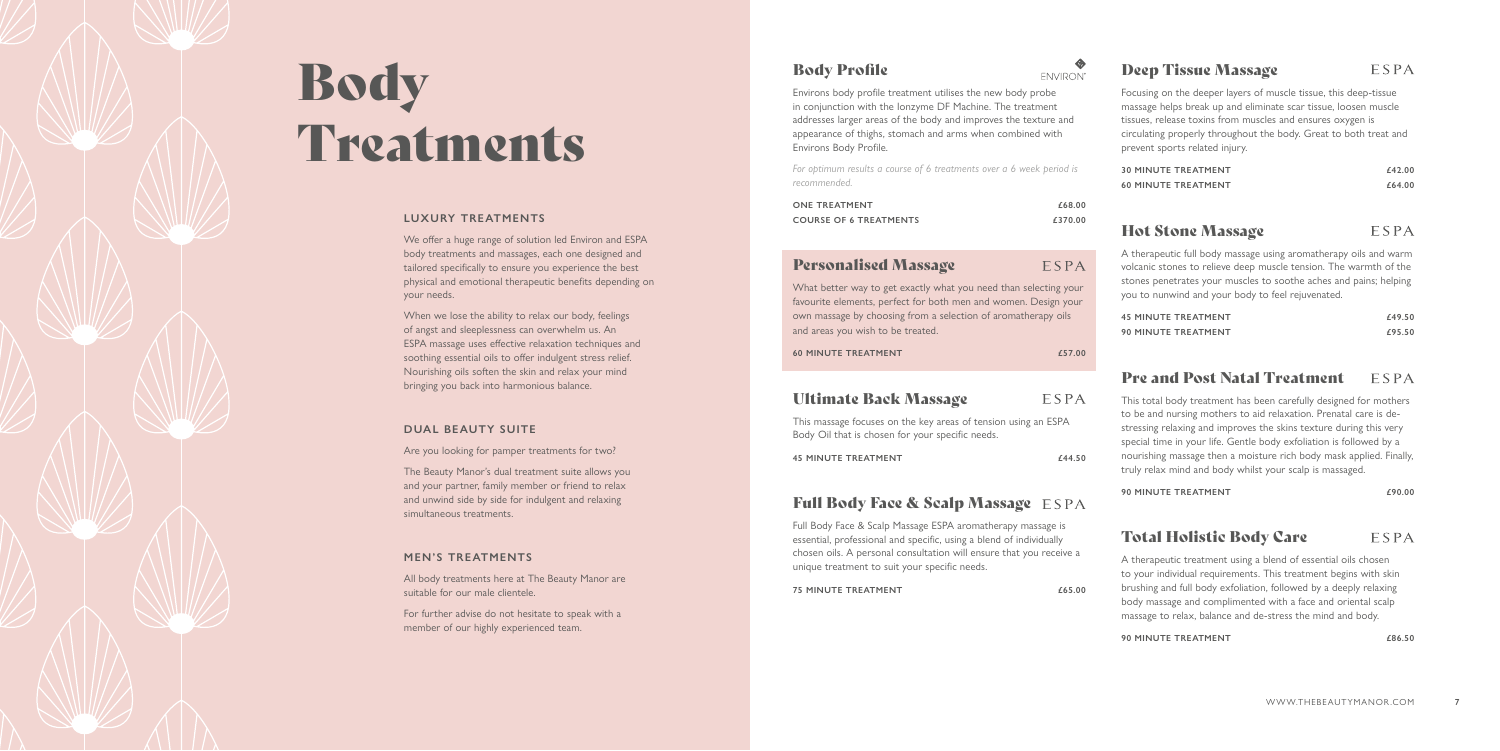### Ultimate ESPA Experience

Renowned as our 'Hero' treatment and loved by all; this ESPA experience delivers triple results by targeting three key areas – the back, the face and the scalp, making it the ideal treatment for anyone. Includes: Back exfoliation and hot stone back massage – personalised facial – scalp massage.

#### Invigorating Foot Treatment ESPA

**90 MINUTE TREATMENT £107.50**

### ESPA Deep Cleansing Back Treatment

The back is often a neglected area, this complete treatment acts like a facial. A unique diagnostic massage combined with deep cleansing, purifying and balancing Essential Oils will hydrate and restore clarity leaving the skin clearer, brighter and healthier.

| <b>45 MINUTE TREATMENT</b> | £49.50 |
|----------------------------|--------|
|----------------------------|--------|

This revitalising treatment for tired feet and heavy legs helps reduce puffiness and soothe aches and pains. Includes a refreshing exfoliation and a deeply therapeutic foot and lower leg massage.

| <b>30 MINUTE TREATMENT</b> | £32.00 |
|----------------------------|--------|
|----------------------------|--------|

### Anti Cellulite Hip & Thigh Treatment

A highly effective, stimulating treatment to target cellulite, fluid retention and uneven skin texture.

Using potent marine extracts, iced mitts and a deep detoxifying massage to achieve great results. Ideal for people concerned by the appearance of cellulite. A course of 6 treatments is recommended.

| <b>ONE TREATMENT</b>            | £55.00  |
|---------------------------------|---------|
| <b>COURSE OF SIX TREATMENTS</b> | £295.00 |

### ESPA Salt & Oil Scrub

This exceptional skin softening body exfoliation combines sea salts with essential oils to leave your skin nourished, smooth and supple.

**30 MINUTE TREATMENT £32.00**

## Eyebrows & Tinting

### HD Brows

The art of natural looking sculpted brows. Based on the ancient art of 'threading', this treatment consists of seven unique procedures that are performed by our highly skilled HD Brows stylist.

| <b>FULL PROCEDURE</b> | £35.00 |
|-----------------------|--------|
| HD MINI               | £28.00 |

*A top up treatment within 14 days of your full HD Brow procedure.*

### Tinting

Will enhance the general appearance of your eyes.

| EYELASH TINT           | £15.00    |
|------------------------|-----------|
| EYEBROW TINT           | f12.00    |
| EYELASH & EYEBROW TINT | $f$ 24.00 |

### Brow Sculpt by High Definition Brows

Brow Sculpt is brow lamination with a bespoke HD Brows twist. Whether you dream of achieving that full, fluffy eyebrow look, want to create symmetry in uneven brows or tame unruly hairs, our BrowSculpt brow lamination treatment is for you. This corrective treatment helps you to achieve your desired position for up to 6 weeks.

**BROW SCULPT £49.00**

## Hands & Feet

### **Jessica**

The more you know your nails, the better you can treat them. The Jessica Nailcare range gives you the right tools to achieve great looking natural nails.

| <b>IESSICA MANICURE</b>         | £21.00 |
|---------------------------------|--------|
| RE VARNISH                      | f12.00 |
| RESCUE MANICURE USING HOT MITTS | £25.00 |
| <b>GENTS CLUB MANICURE</b>      | f19.50 |
|                                 |        |

### Jessica Zen Pedicure

Using the luxurious Jessica Zen Spa range your skin will be left feeling smooth and rehydrated. Hard skin will be removed, toe nails perfectly shaped and to complete your treatment you will enjoy a deep exfoliation and relaxing massage to the feet and legs.

**JESSICA ZEN SPA PEDICURE £35.00**

### Essential Pedicure

Hard skin will be removed followed by deep exfoliation to the feet and legs. Cuticles are conditioned and tidied and to complete your treatment you will enjoy a relaxing deep massage to your feet and legs.

| <b>45 MINUTE TREATMENT</b>                          | £31.00 |
|-----------------------------------------------------|--------|
| <b>ESSENTIAL PEDICURE WITH BIO SCULPTURE FINISH</b> | £55.00 |
| <b>GENTS CLUB PEDICURE</b>                          | £29.00 |
| <b>RF VARNISH</b>                                   | f14.00 |

### Post Gel Treatment

Each nail is cocooned in a remover-soaked cotton pad for careful and safe gel removal. Your nails are then nourished with light buffing, shaping and Jessica's famous 'Phenomen Oil' & 'Nourish'. Providing instant hydration and continuous moisture to the nails.

**FULL TREATMENT £11.50**

### Bio Sculpture

The healthier alternative in nail care. Offering a permanent nail colour that lasts, without wearing or chipping. The silicone based product is applied to your natural nail to protect & promote nail growth.

| FRENCH GEL / COLOUR GEL | £40.00 |
|-------------------------|--------|
| <b>REPAIR</b>           | £5.50  |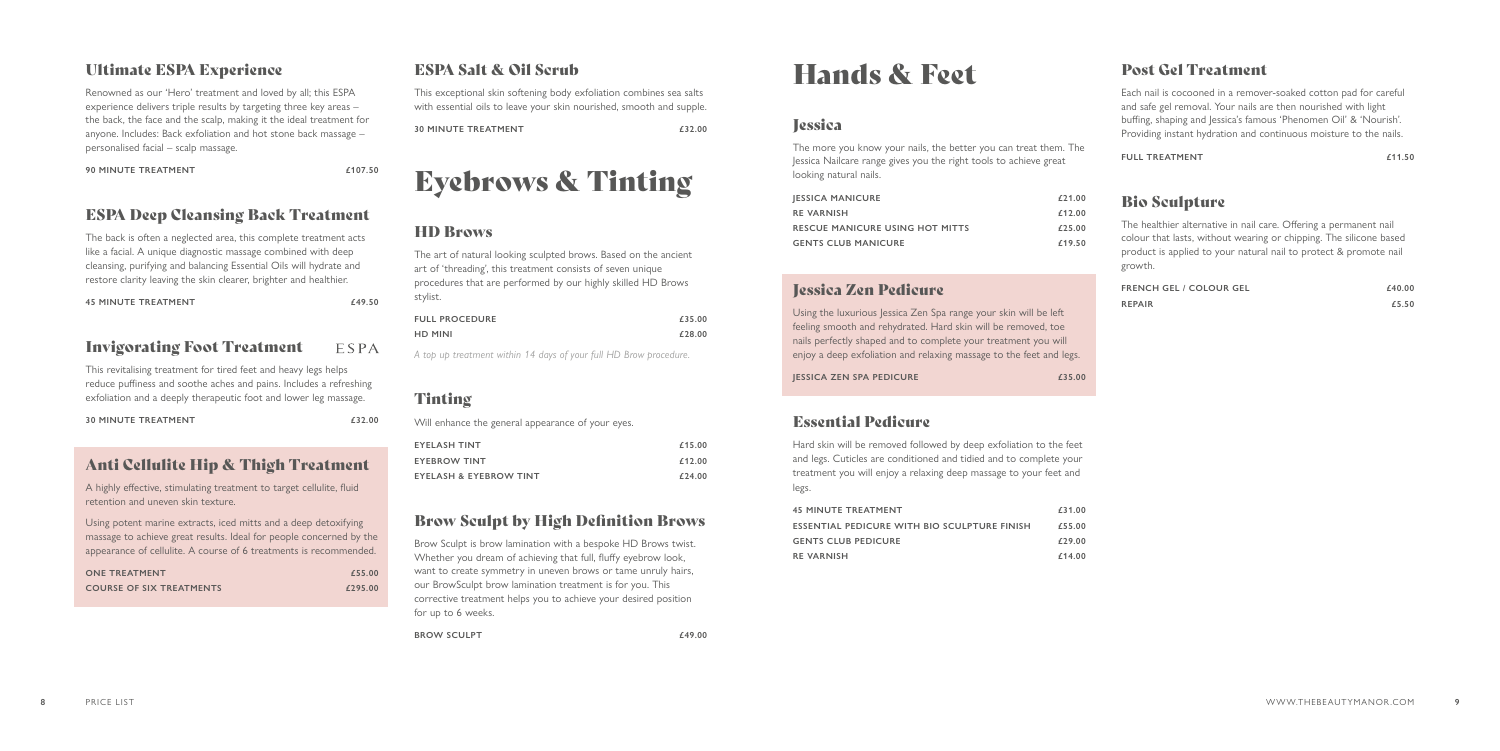## Lashes

### Lash Perfect's Express Lashes

These individual semi-permanent eyelash extensions create a full eyelash look quickly, achieving a natural or bold look in around 45 minutes. They will boost your natural lashes, giving length and opening up the eyes without the need for mascara.

**FULL SE £41.00**

### Lash Perfect's Individual Classic Extensions

Lash Perfect is a leading brand of semi-permanent eyelash extensions. Lashes are made thicker & longer by attaching individual synthetic eyelashes to the natural lash using a medical grade adhesive. Lash Perfect lashes are light & comfortable to wear & last for weeks.

| £79.50 |
|--------|
| £29.95 |
| £37.95 |
|        |

### Russian Volume Lashes

For a fuller, fluffier and more voluminous look, search no further than the Russian lashes treatment! This technique involves the application of several fine synthetic lashes to one of your natural lashes; this is a long lasting and light to wear treatment. A full set gives a high impact look with lots of volume, while a natural set gives a light and subtle appearance.

**APPLICATION FROM £98.00**

### Party Lashes

The perfect express lash enhancement for those looking for long, thick & glamorous lashes. These lashes can last up to 5 days!

**APPLICATION £25.00**

### Lash Lift & Shape

The advance system utilises the latest technology. By using silicone pads instead of rollers the treatment achieves a lift and shape effect rather than an unnatural curl and dramatically opens up the eyes giving the appearance of longer and thicker eyelashes.

| <b>FULL PROCEDURE</b>    | £44.50 |
|--------------------------|--------|
| TO INCLUDE EYE LASH TINT | £52.50 |

## Hair Removal

### Using Warm Wax

Providing a long lasting & smooth soft finish.

### Hot Wax System

Hot wax is spread thickly onto the skin and allowed to dry slightly before it is gently peeled away. This method is less painful than most and pulls hair directly from the roots.

*Areas that are treated together will be discounted*

# Makeup

| Make Up Lessons                         | <b>FROM £68.00</b> |  |
|-----------------------------------------|--------------------|--|
|                                         |                    |  |
| <b>INCLUDING STRIP LASH APPLICATION</b> | £50.00             |  |
| DAY/EVENING MAKE UP                     | £43.00             |  |
|                                         |                    |  |

Most of us have played around with make-up since we were little girls raiding our mother's make up bags. But how many of us can honestly lay claim to knowing how to apply make up properly. The application of make-up is a skill that women are expected to possess, and yet one in which they very rarely receive any formal training. The secret of make up is to enhance your natural beauty and emphasise features you didn't even realise you had. Our makeup lessons are designed to do just that, we will teach you new techniques that are right for you.

| <b>PFR MINUTE</b>            | £00.90 |
|------------------------------|--------|
| <b>COURSE OF 60 MINUTES</b>  | £35.00 |
| <b>COURSE OF 120 MINUTES</b> | £65.00 |

### Bridal Make Up

Make up at The Beauty Manor with our combined experience and expertise is undoubtedly the best way to get your special day underway or our international Make Up specialists will assist you and your bridal party at your chosen venue.

### **Wedding Packages** FOR THE ENTIRE BRIDAL PARTY

| <b>FULL LEG</b>    | £28.50 | <b>HALF ARM</b>  | £15.00 |
|--------------------|--------|------------------|--------|
| <b>HALF LEG</b>    | £19.50 | <b>UNDERARM</b>  | £16.00 |
| <b>BIKINI LINE</b> | £18.00 | <b>EYEBROW</b>   | £12.00 |
| <b>BRAZILIAN</b>   | £29.00 | <b>UPPERLIP</b>  | £8.50  |
| G STRING           | £23.00 | <b>CHIN</b>      | £9.50  |
| <b>HOLLYWOOD</b>   | £34.00 | <b>BACK WAX</b>  | £23.50 |
| <b>FULL ARM</b>    | £19.50 | <b>CHEST WAX</b> | £23.50 |
|                    |        |                  |        |

Get ready for your big day in style! Enjoy a glass of bubbly while being pampered at the salon. We will tailor make a package specifically for you, to suit the bride, groom, bridesmaids, mother of the bride, mother-in-law and friends!

| <b>FACIAL WAXING FROM</b> |  |        |                  | £12.00 |
|---------------------------|--|--------|------------------|--------|
| <b>UNDERARM</b>           |  | £16.00 | <b>NOSE</b>      | £8.00  |
| <b>HOLLYWOOD</b>          |  | £37.00 | <b>G STRING</b>  | £30.00 |
| <b>BIKINI LINE</b>        |  | £22.00 | <b>BRAZILIAN</b> | £35.00 |

*Our prices are based on the destination of your wedding and the size of your bridal party. Prices are available upon request for your bespoke treatment package.*

# Tanning

### Kissed by Mii & Xen Spray Tan

Enriched with marine mineral extracts, Mii's tanning collection has taken the nourishing benefits of coral seaweed and coastal flowers to replenish the skin's natural minerals, leaving it sublimely soft so that your tan can develop beautifully.

| <b>FULL BODY</b>              | £25.00  |
|-------------------------------|---------|
| <b>FULL BODY 6 TREATMENTS</b> | £130.00 |

## Sunbed

### MegaSun Lay Down Sunbed

The new 6900 Alpha Deluxe by MegaSun is the most intelligent solarium of its kind. Elegant design, perfect ergonomics, patented technology and individual settings allows you to select a programme for your appropriate wellness feeling which can be set comfortably and easily prior to tanning.

In addition, six extra sunlight lamps provide you with a perfect tan and Vitamin D, they are gentle to the skin and certainly relaxing, The new X-tra Tan shoulder tanner distributes tan evenly all over your body. The high end LEDs, the so-called beauty boosters provide the skin with the properties it has lost over many years, namely moisture and elasticity.

| PER MINUTE                   | £00.90 |
|------------------------------|--------|
| <b>COURSE OF 60 MINUTES</b>  | £35.00 |
| <b>COURSE OF 120 MINUTES</b> | £65.00 |